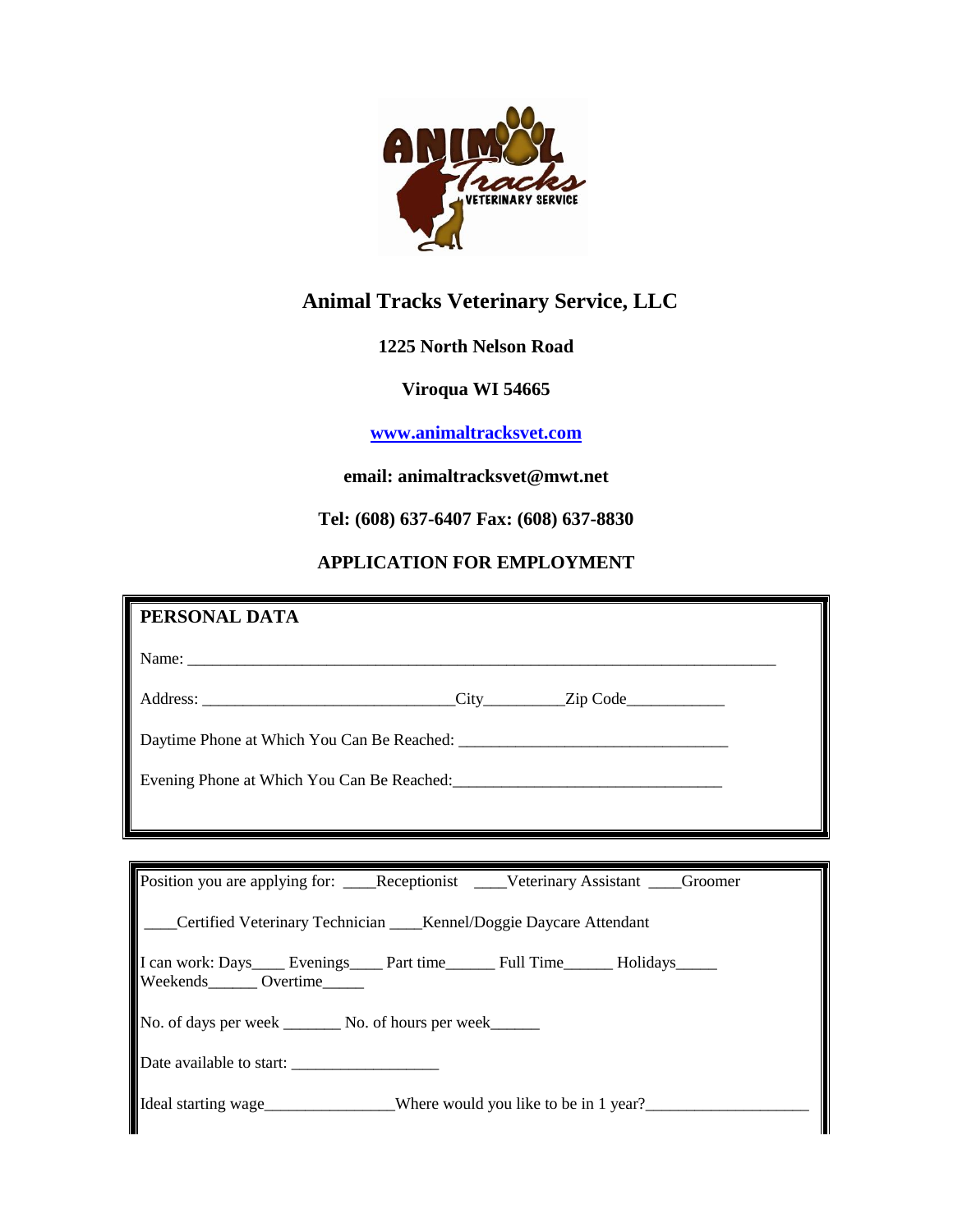# **GENERAL INFORMATION**

Are you at least 18? Yes\_\_\_\_ No\_\_\_ (if no, please show work permit)

Do you have the legal right to work in the U.S.? Yes\_\_\_\_\_ No\_\_\_\_\_

Have you ever been convicted of a crime? If so, provide the nature and date of the conviction. The conviction will be reviewed solely to determine if it substantially relates to the position for which the applicant is seeking.

\_\_\_\_\_\_\_\_\_\_\_\_\_\_\_\_\_\_\_\_\_\_\_\_\_\_\_\_\_\_\_\_\_\_\_\_\_\_\_\_\_\_\_\_\_\_\_\_\_\_\_\_\_\_\_\_\_\_\_\_\_\_\_\_\_\_\_\_\_\_\_\_ \_\_\_\_\_\_\_\_\_\_\_\_\_\_\_\_\_\_\_\_\_\_\_\_\_\_\_\_\_\_\_\_\_\_\_\_\_\_\_\_\_\_\_\_\_\_\_\_\_\_\_\_\_\_\_\_\_\_\_\_\_\_\_\_\_\_\_\_\_\_\_\_

\_\_\_\_\_\_\_\_\_\_\_\_\_\_\_\_\_\_\_\_\_\_\_\_\_\_\_\_\_\_\_\_\_\_\_\_\_\_\_\_\_\_\_\_\_\_\_\_\_\_\_\_\_\_\_\_\_\_\_\_\_\_\_\_\_\_\_\_\_\_\_\_ \_\_\_\_\_\_\_\_\_\_\_\_\_\_\_\_\_\_\_\_\_\_\_\_\_\_\_\_\_\_\_\_\_\_\_\_\_\_\_\_\_\_\_\_\_\_\_\_\_\_\_\_\_\_\_\_\_\_\_\_\_\_\_\_\_\_\_\_\_\_\_\_ \_\_\_\_\_\_\_\_\_\_\_\_\_\_\_\_\_\_\_\_\_\_\_\_\_\_\_\_\_\_\_\_\_\_\_\_\_\_\_\_\_\_\_\_\_\_\_\_\_\_\_\_\_\_\_\_\_\_\_\_\_\_\_\_\_\_\_\_\_\_\_\_

\_\_\_\_\_\_\_\_\_\_\_\_\_\_\_\_\_\_\_\_\_\_\_\_\_\_\_\_\_\_\_\_\_\_\_\_\_\_\_\_\_\_\_\_\_\_\_\_\_\_\_\_\_\_\_\_\_\_\_\_\_\_\_\_\_\_\_\_\_\_\_\_ \_\_\_\_\_\_\_\_\_\_\_\_\_\_\_\_\_\_\_\_\_\_\_\_\_\_\_\_\_\_\_\_\_\_\_\_\_\_\_\_\_\_\_\_\_\_\_\_\_\_\_\_\_\_\_\_\_\_\_\_\_\_\_\_\_\_\_\_\_\_\_\_ \_\_\_\_\_\_\_\_\_\_\_\_\_\_\_\_\_\_\_\_\_\_\_\_\_\_\_\_\_\_\_\_\_\_\_\_\_\_\_\_\_\_\_\_\_\_\_\_\_\_\_\_\_\_\_\_\_\_\_\_\_\_\_\_\_\_\_\_\_\_\_\_

\_\_\_\_\_\_\_\_\_\_\_\_\_\_\_\_\_\_\_\_\_\_\_\_\_\_\_\_\_\_\_\_\_\_\_\_\_\_\_\_\_\_\_\_\_\_\_\_\_\_\_\_\_\_\_\_\_\_\_\_\_\_\_\_\_\_\_\_\_\_\_\_ \_\_\_\_\_\_\_\_\_\_\_\_\_\_\_\_\_\_\_\_\_\_\_\_\_\_\_\_\_\_\_\_\_\_\_\_\_\_\_\_\_\_\_\_\_\_\_\_\_\_\_\_\_\_\_\_\_\_\_\_\_\_\_\_\_\_\_\_\_\_\_\_ \_\_\_\_\_\_\_\_\_\_\_\_\_\_\_\_\_\_\_\_\_\_\_\_\_\_\_\_\_\_\_\_\_\_\_\_\_\_\_\_\_\_\_\_\_\_\_\_\_\_\_\_\_\_\_\_\_\_\_\_\_\_\_\_\_\_\_\_\_\_\_\_

\_\_\_\_\_\_\_\_\_\_\_\_\_\_\_\_\_\_\_\_\_\_\_\_\_\_\_\_\_\_\_\_\_\_\_\_\_\_\_\_\_\_\_\_\_\_\_\_\_\_\_\_\_\_\_\_\_\_\_\_\_\_\_\_\_\_\_\_\_\_\_\_ \_\_\_\_\_\_\_\_\_\_\_\_\_\_\_\_\_\_\_\_\_\_\_\_\_\_\_\_\_\_\_\_\_\_\_\_\_\_\_\_\_\_\_\_\_\_\_\_\_\_\_\_\_\_\_\_\_\_\_\_\_\_\_\_\_\_\_\_\_\_\_\_ \_\_\_\_\_\_\_\_\_\_\_\_\_\_\_\_\_\_\_\_\_\_\_\_\_\_\_\_\_\_\_\_\_\_\_\_\_\_\_\_\_\_\_\_\_\_\_\_\_\_\_\_\_\_\_\_\_\_\_\_\_\_\_\_\_\_\_\_\_\_\_\_ \_\_\_\_\_\_\_\_\_\_\_\_\_\_\_\_\_\_\_\_\_\_\_\_\_\_\_\_\_\_\_\_\_\_\_\_\_\_\_\_\_\_\_\_\_\_\_\_\_\_\_\_\_\_\_\_\_\_\_\_\_\_\_\_\_\_\_\_\_\_\_\_

**JOB SKILLS**

\_\_\_\_\_\_\_\_\_\_\_\_\_\_\_\_\_\_\_\_\_\_\_\_\_\_\_\_\_\_

\_\_\_\_\_\_\_\_\_\_\_\_\_\_\_\_\_\_\_\_\_\_\_\_\_\_\_\_\_\_

\_\_\_\_\_\_\_\_\_\_\_\_\_\_\_\_\_\_\_\_\_\_\_\_\_\_\_\_\_\_

Have you had previous work experience with animals? In what capacity?

Please list your office skills (i.e. typing, computer, bookkeeping, etc.):

Please list your clinical skills (i.e. blood collection, microscope, etc.):

Please explain how you could be an asset to Animal Tracks Veterinary Service?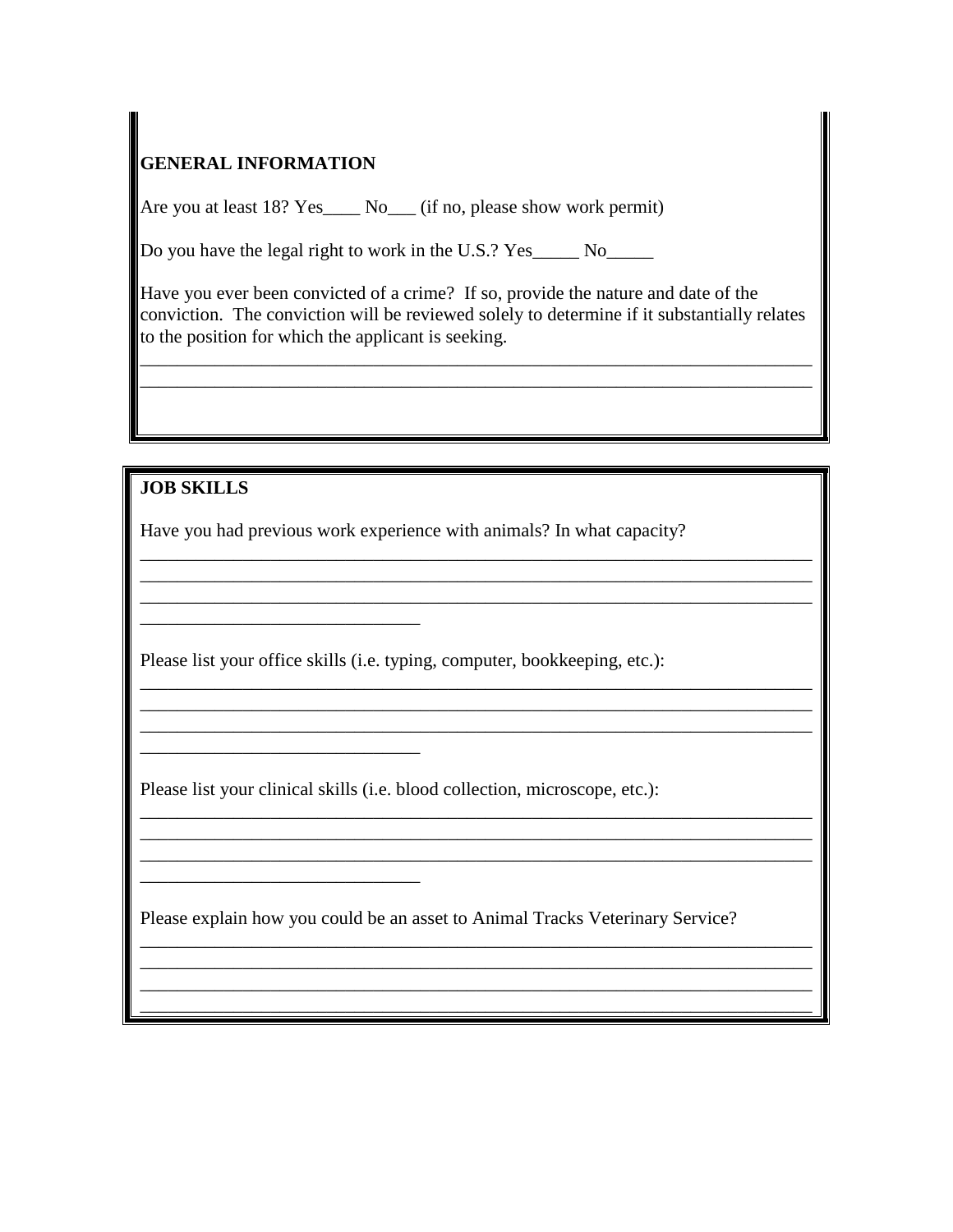| Education                       |  | <b>School Name</b> |  | No. of Years<br>Attended |  | Date of<br>Graduation |  | Course Major           |  |
|---------------------------------|--|--------------------|--|--------------------------|--|-----------------------|--|------------------------|--|
| <b>High School</b>              |  |                    |  |                          |  |                       |  |                        |  |
| College                         |  |                    |  |                          |  |                       |  |                        |  |
| Graduate                        |  |                    |  |                          |  |                       |  |                        |  |
| Training/Special<br>Courses     |  |                    |  |                          |  |                       |  |                        |  |
| Other                           |  |                    |  |                          |  |                       |  |                        |  |
| <b>Certificates or Licenses</b> |  |                    |  |                          |  |                       |  |                        |  |
| Type                            |  | License #          |  | Date Earned              |  | <b>State Issued</b>   |  | <b>Current Through</b> |  |
|                                 |  |                    |  |                          |  |                       |  |                        |  |
|                                 |  |                    |  |                          |  |                       |  |                        |  |

**References (Please list 3 business related individuals who are not relatives and are not listed previously as supervisors.)**

| Name and Occupation Address Phone Number |
|------------------------------------------|
|                                          |
|                                          |
|                                          |
|                                          |
|                                          |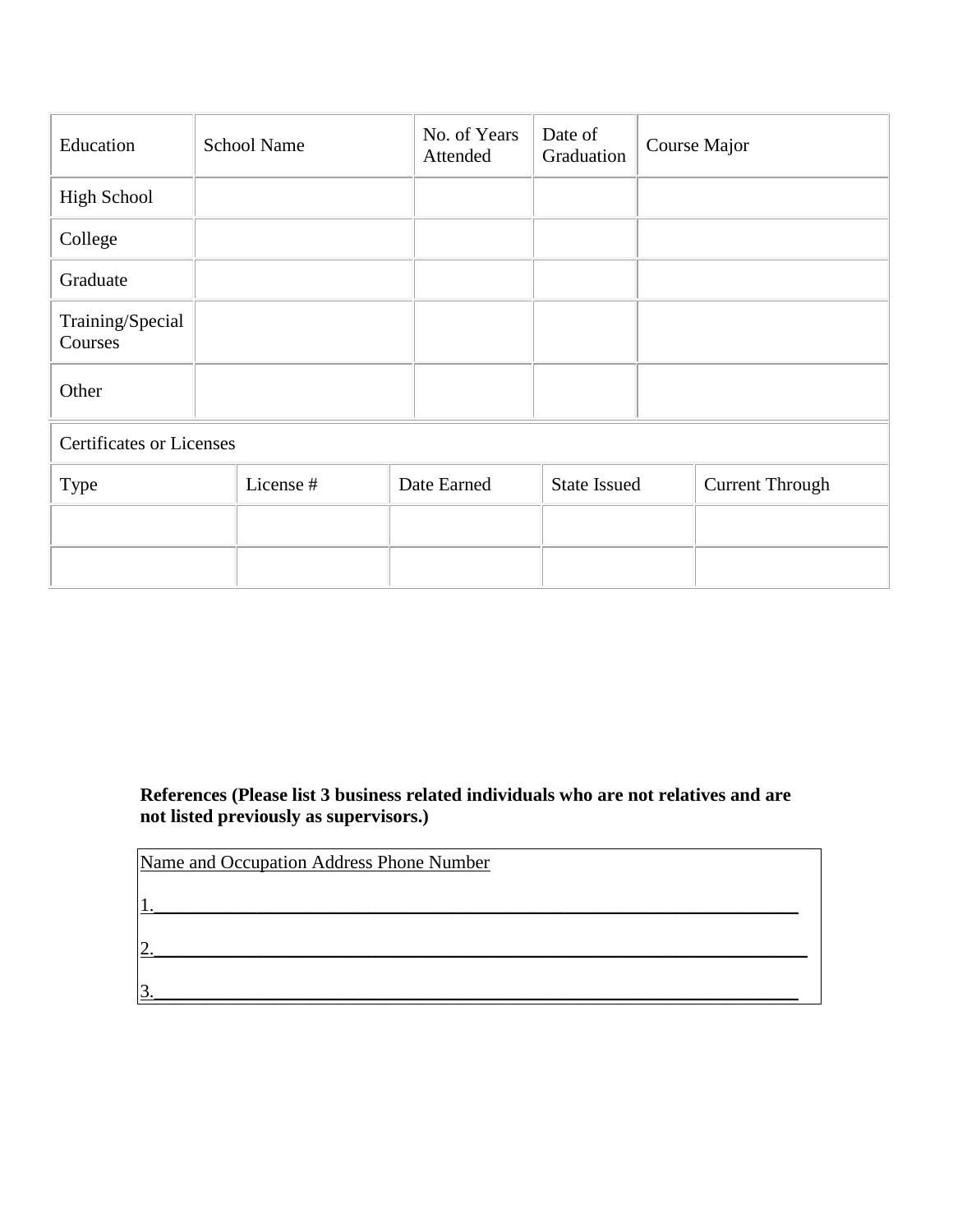#### **Employment / Work Experience**

Cover the last 7 years; include periods of self-employment, or unemployment. Answer all questions here and throughout this employment application form. If additional space is needed, please use the back of the page.(List Present or Most Recent First)

| Name of Employer             | Date of Employment                  |  |  |  |  |  |
|------------------------------|-------------------------------------|--|--|--|--|--|
|                              | To<br>From                          |  |  |  |  |  |
| Address                      | Supervisor and Phone Number         |  |  |  |  |  |
|                              |                                     |  |  |  |  |  |
| Job Title & Duties           | Reason for Leaving                  |  |  |  |  |  |
|                              |                                     |  |  |  |  |  |
|                              |                                     |  |  |  |  |  |
| <b>Final Salary/Wage: \$</b> | May We Contact?<br>Yes<br>No        |  |  |  |  |  |
| Name of Employer             | Date of Employment                  |  |  |  |  |  |
|                              | From<br>To                          |  |  |  |  |  |
| Address                      | Supervisor and Phone Number         |  |  |  |  |  |
|                              |                                     |  |  |  |  |  |
| Job Title & Duties           | Reason for Leaving                  |  |  |  |  |  |
|                              |                                     |  |  |  |  |  |
|                              |                                     |  |  |  |  |  |
| <b>Final Salary/Wage: \$</b> | May We Contact?<br>Yes<br>No        |  |  |  |  |  |
| Name of Employer             | Date of Employment                  |  |  |  |  |  |
|                              | To<br>From                          |  |  |  |  |  |
| Address                      | Supervisor and Phone Number         |  |  |  |  |  |
|                              |                                     |  |  |  |  |  |
| Job Title & Duties           | Reason for Leaving                  |  |  |  |  |  |
|                              |                                     |  |  |  |  |  |
|                              |                                     |  |  |  |  |  |
|                              |                                     |  |  |  |  |  |
| <b>Final Salary/Wage: \$</b> | May We Contact?<br><b>Yes</b><br>No |  |  |  |  |  |